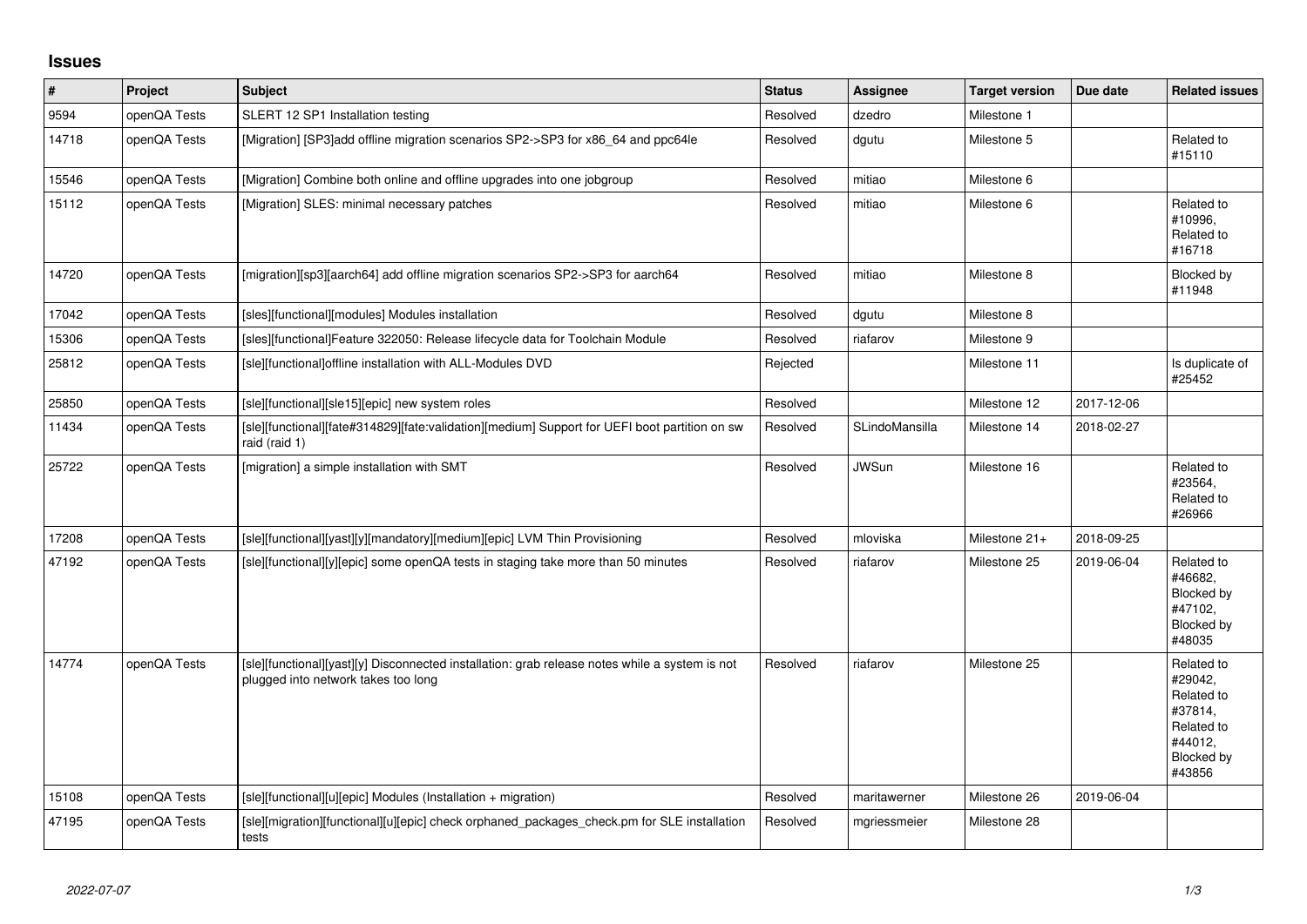| $\sharp$ | Project      | Subject                                                                                                 | <b>Status</b> | Assignee        | <b>Target version</b> | Due date | <b>Related issues</b> |
|----------|--------------|---------------------------------------------------------------------------------------------------------|---------------|-----------------|-----------------------|----------|-----------------------|
| 43724    | openQA Tests | [sle][security] Bug 1110700 - remove non-enterprise server nproc limits in<br>/etc/security/limits.conf | Resolved      | whdu            |                       |          |                       |
| 15110    | openQA Tests | [Online migration] SLES and SLED: SP2->SP3                                                              | Resolved      | mitiao          |                       |          | Related to<br>#14718  |
| 34924    | openQA Tests | [P]M][epic][tools] Share openQA Hardware between SUSE and openSUSE                                      | Rejected      |                 |                       |          |                       |
| 34411    | openQA Tests | [sle][migration] Bsc#1086818 Migration: new modules not correctly added                                 | Resolved      | leli            |                       |          | Related to<br>#34069  |
| 80726    | openQA Tests | [SLE][Migration] data migration from openIdap2 -> 389-ds                                                | New           | coolgw          |                       |          |                       |
| 10832    | openQA Tests | [sle][sled]Dual-boot installation testing for SLED12 (SP2)                                              | Resolved      | GraceWang       |                       |          |                       |
| 11792    | openQA Tests | Feature 313516: implement image based snapshotting for btrfs analog to zfs send/receive                 | Resolved      | mkravec         |                       |          |                       |
| 12908    | openQA Tests | Feature 318875 and 320919: Add Saltstack to the Advanced Systems Management Module                      | Resolved      |                 |                       |          |                       |
| 11794    | openQA Tests | Feature 319335: VNC: Secondary viewonly password                                                        | Resolved      | mkravec         |                       |          |                       |
| 11798    | openQA Tests | Feature 319981: ACPI Support for AArch64                                                                | Resolved      | mkravec         |                       |          |                       |
| 11572    | openQA Tests | Toolchain Module on aarch 64                                                                            | Resolved      | okurz           |                       |          |                       |
| 104223   | qe-yast      | Remove soft-fail when bug was fixed                                                                     | Closed        | <b>JRivrain</b> | Current               |          |                       |
| 11708    | openQA Tests | Add-on installation: review zypper Ir testcase                                                          | Resolved      | michalnowak     | Milestone 3           |          | Related to<br>#11460  |
| 11432    | openQA Tests | Feature 312751: snapper: cleanup rules based on free space and/or fill-level                            | Resolved      | dgutu           | Milestone 3           |          | Related to<br>#15036  |
| 11436    | openQA Tests | Feature 317701: Additional bootloader testing: Do not use perl-bootloader in<br>vast2-bootloader        | Resolved      | okurz           | Milestone 3           |          |                       |
| 11440    | openQA Tests | Feature 317897: [BETA 1] Provide minimal possible size of a btrfs filesystem for resizing               | Resolved      | mkravec         | Milestone 3           |          |                       |
| 11442    | openQA Tests | Feature 317970: Remove creation of autoyast profile during installation                                 | Resolved      | mkravec         | Milestone 3           |          |                       |
| 11444    | openQA Tests | Feature 318101: Show user defined comments in grub2 menu for snapshots                                  | Closed        | dgutu           | Milestone 3           |          |                       |
| 11446    | openQA Tests | Feature 318144: Btrfs quota group improvements                                                          | Resolved      | mkravec         | Milestone 3           |          | Copied to<br>#13974   |
| 11448    | openQA Tests | Feature 318405: implement bash autocompletion for btrfs commands                                        | Resolved      | mkravec         | Milestone 3           |          |                       |
| 11450    | openQA Tests | Feature 318787: YaST logic on Network Restart while no confg changes were made                          | Resolved      | dzedro          | Milestone 3           |          |                       |
| 11452    | openQA Tests | Feature 318945: AutoYaST EULA display                                                                   | Resolved      | mkravec         | Milestone 3           |          |                       |
| 11454    | openQA Tests | Feature 319624: YaST - Existing SSH Host Keys Dialog                                                    | Resolved      | dzedro          | Milestone 3           |          |                       |
| 11456    | openQA Tests | Feature 319639: Set hostname in Installer properly                                                      | Resolved      | michalnowak     | Milestone 3           |          |                       |
| 11458    | openQA Tests | Feature 319716: Automatic Update of YaST at beginning of the installation                               | Resolved      | okurz           | Milestone 3           |          |                       |
| 11800    | openQA Tests | Feature 320292: ALPN support for openssl                                                                | Resolved      | michalnowak     | Milestone 3           |          |                       |